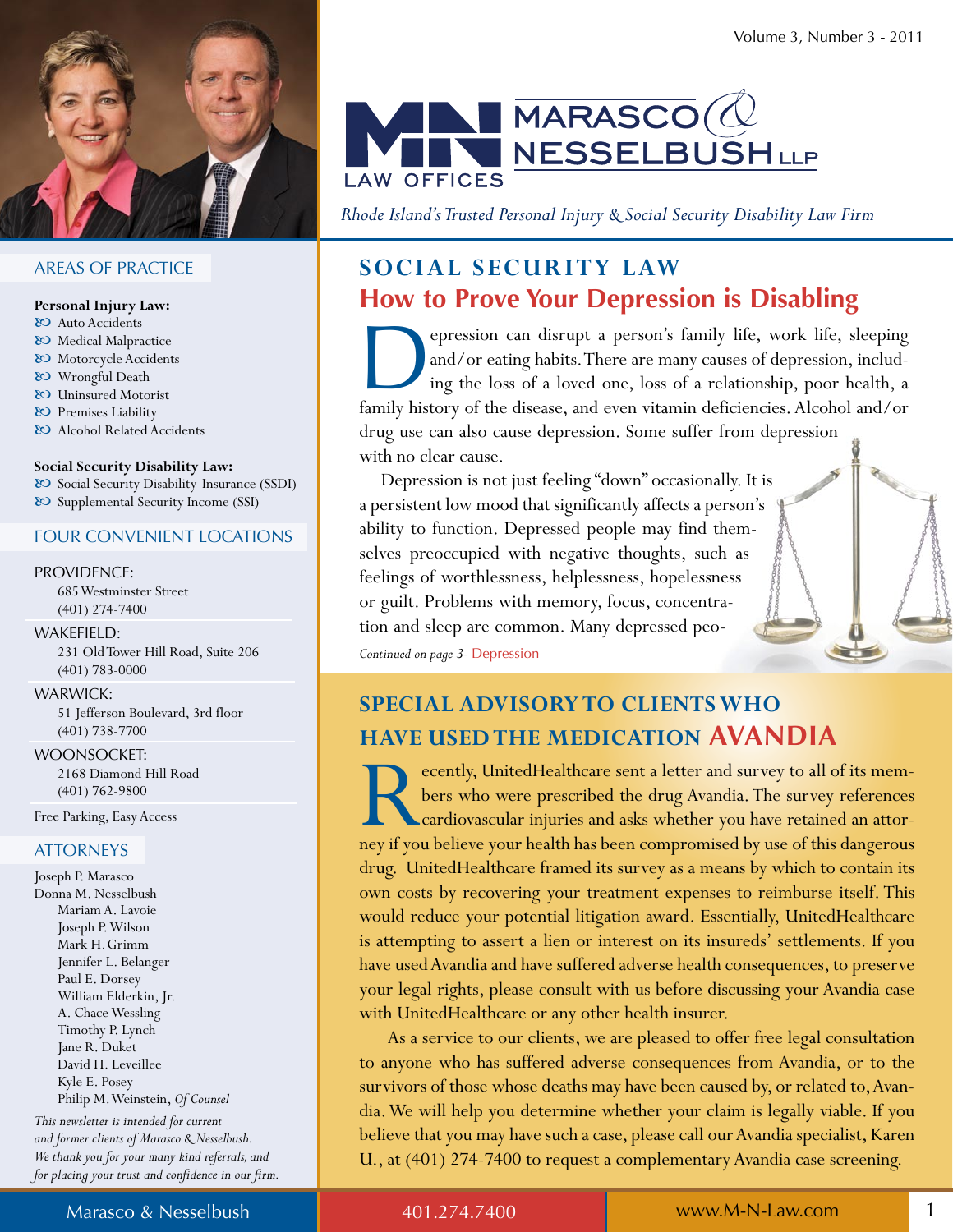

ark Grimm is an Associate Attorney who joined Marasco & Nesselbush in 2007. Attorney Grimm has practiced law for more than 25 years, focusing on civil litigation in the areas of personal injury and medical malpractice. He has

taught law at the undergraduate level and has contributed a chapter called "Creating a Discovery Plan" to the professional reference book A Practical Guide to Discovery and De*positions in Rhode Island (2010)*. He graduated with honors from Brown University and from Boston College School of Law.

### *What do you love the most about your job?*

I practice personal injury and medical malpractice law. The best part of this job is that it allows me to help people struggling after being harmed due to another's carelessness. My clients often have very serious medical issues that have profoundly affected them, and they truly need assistance. When I achieve an award or settlement for them, it's gratifying to know that I have helped to improve their quality of life. My work also serves to improve health care quality for everyone, in that it inspires physicians and hospitals to evaluate and change their practices in order to avoid additional lawsuits.

### *Think about a case that meant a lot to you. What was it about that case that makes it stand out in your mind?.*

I had a medical malpractice case against a dentist who had performed a root canal. The patient came back several

**MEET OUR ATTORNEYS Mark H. Grimm, Esq.**<br>ark Grimm is an Associate times, complaining he still had pain; the doctor attorney who joined Mar-<br>him he just needed antibiotics. Finally the r<br>asco & Nesselbush in 2007. with a s times, complaining he still had pain; the doctor kept telling him he just needed antibiotics. Finally the man returned with a swollen face and jaw. He was seen by another dentist in the practice, who realized that not only had the root canal treatment been performed on the wrong tooth, but that the patient now had an abscess requiring surgical drainage and treatment on an emergency basis, before the swelling caused him to stop breathing. The patient was seen at the hospital, which had difficulty intubating him. His throat closed up, preventing breathing. A tracheotomy was attempted, but the swelling made this difficult, and he died before his airway could be opened.

> There were several errors, all of which were brought out during the lengthy trial. In the end, the simplest explanation for this man's tragic death was the one the jury accepted. The dentist had not carefully examined the x-rays, had performed a root canal on the wrong tooth, and then failed to re-examine the area after the patient continued to complain of pain. A simple dental procedure became a life and death illness which tragically cost a 35 year old man his life. The dentist had not acknowledged his wrongdoing until the facts came out at trial. As he testified, I could see in his face a slow realization that he had caused his patient's death. The jury found against the dentist. I am confident that this dentist will be more attentive to patients in the future.

### *What do you like to do when you are not practicing law?*

I enjoy playing keyboards in a local band. I also enjoy water skiing with my family.



### **Rhode island Traffic Deaths increase Dramatically**

the National Highway Traffic Safety Administration (NHTSA) reported recently that even as national traffic statics fell by 9.9%, Rhode Island traffic deaths rose by 28%. Based on the most recent data available, R land was "he National Highway Traffic Safety Administration (NHTSA) reported recently that even as national traffic fatality statics fell by 9.9%, Rhode Island traffic deaths rose by 28%. Based on the most recent data available, Rhode Island was one of only four states to experience an increase of more than 5%. Most other states reported significant

Experts speculate that a potential cause is Rhode Island's continued relatively low seat belt use. Many of these deaths might have been prevented if occupants of vehicles had been wearing seat belts. Statistics indicate that 19 of Rhode Island's traffic fatalities were not wearing seat belts. For safety's sake, we urge everyone to buckle up every time they occupy a vehicle.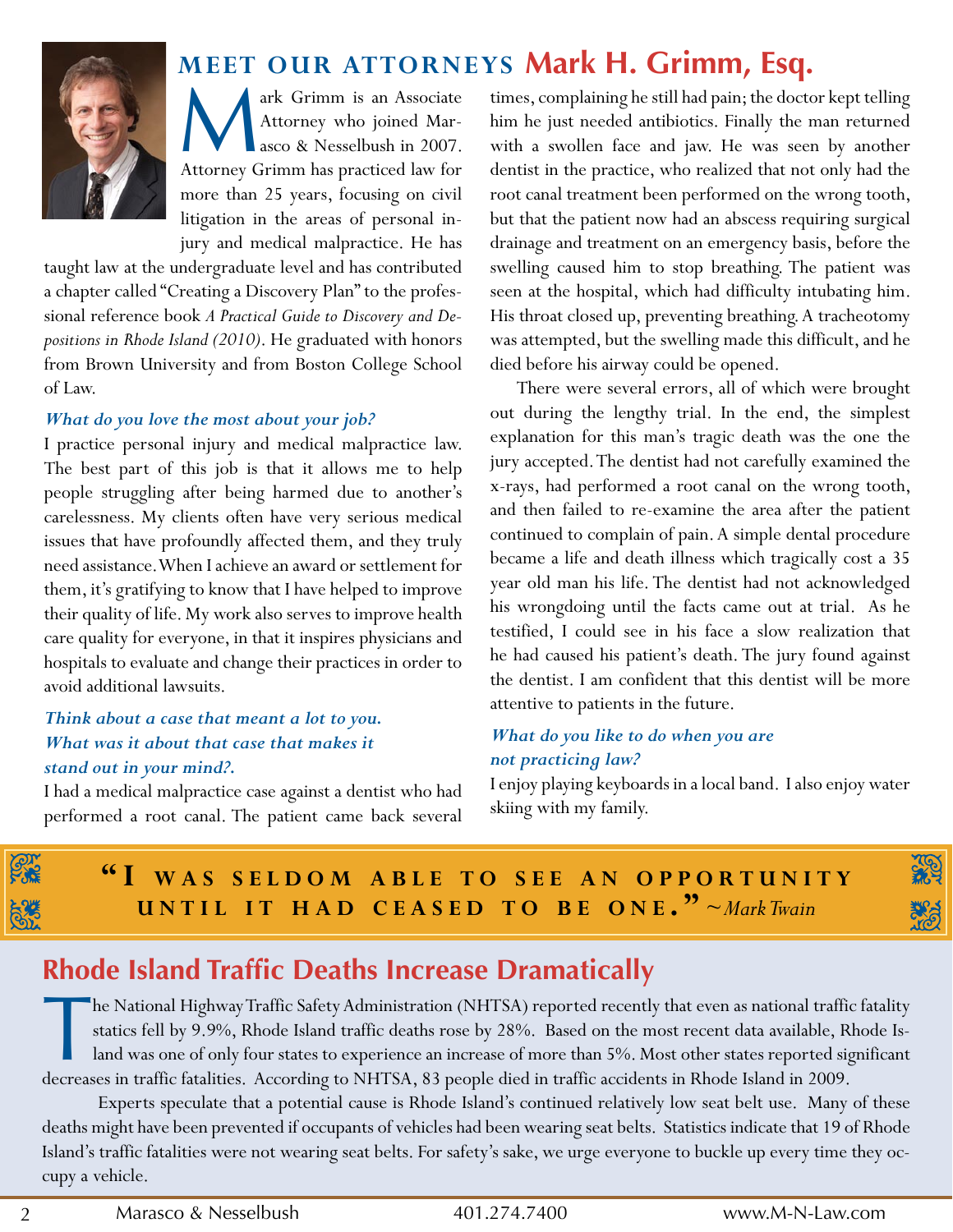### **PERSOnAL InJURY LAW**

# **Highway Accident victim**

**Receives \$900,000 Settlement**<br> **A** arasco & Nesselbush recently response a client involved in a<br>
motor vehicle accident. The client arasco & Nesselbush recently recovered \$900,000 for a client involved in a horrible **I** motor vehicle accident. The client, a young man in his twenties, was driving on a local highway one evening when his car was struck at a high rate of speed in the high speed lane. The collision caused our client's vehicle to crash into the Jersey barrier, after which both vehicles came to a stop in the road. When his engine caught fire, our client quickly exited, only to be struck by a second vehicle. His body was crushed upon impact, and he crashed through the windshield. Shockingly, the driver who hit him continued driving at full speed with our client embedded in his windshield. When the ambulance finally arrived, miles from the initial crash site, our client was barely conscious, severely injured and in unbearable pain.

Our client sustained multiple fractures to his face, nose, both legs and his right arm, as well as numerous cuts. Fortunately, he received extraordinary care from the trauma and orthopedic surgeons at the hospital, and he slowly recovered. Still the accident impaired his ability to perform his job and adversely affected his social and recreational life. The driver of the second vehicle, which shattered the body of our client, had no insurance and no assets. The insurance company for the first car that hit him argued that their insured had not caused him significant harm.

By litigating to settlement, Marasco & Nesselbush ensured that our client was fully compensated for his severe injuries, pain, lost earnings, medical bills, and the horrible toll the accident exacted on his quality of life. We aggressively pursued the case against the driver of the first vehicle. Under Rhode Island law, where two or more persons are jointly responsible for causing injury, they are both liable for the full amount of the damages. In this case, had the driver of the first vehicle not struck our client, he would never have been out on the highway in a position to be struck by the second car. Attorneys Joseph P. Marasco and Mark H. Grimm worked to compel the insurance company to pay this substantial award in full. While the settlement obtained will not erase the nightmare our client endured, we are heartened that it will allow him to heal knowing that his future is secure.



**MARASCO & nESSELbUSh In ThE COMMUnITY:**  *Our staff were very pleased to participate in the Gloria Gemma Breast Cancer Resource Foundation's annual 5K walk recently. Our firm contributed \$1,000 to support programs and services for cancer survivors. Find more information at www.gloriagemma.org*

#### Depression - *continued from page 1*

ple withdraw socially from others. In extreme cases, a depressed person can become psychotic (suffer hallucinations) or suicidal.

Many depressed people suffer silently, choosing not to get treatment because they feel embarrassed or ashamed. Sadly, more than 3% of people suffering from depression commit suicide every year. If you have depression, don't ignore it. Make sure to tell your doctor; help is available. Your doctor may recommend medications, called anti-depressants, and/or suggest that you meet regularly with a therapist or counselor. Your doctor may also suggest diet, exercise and sleep routines that can help you feel better.

Sometimes depression is so severe that a person cannot work. In determining whether your depression is disabling, the Social Security Administration (SSA) considers what you are able or unable to do in three areas: activities of daily living (shopping, cooking, cleaning, etc.), social functioning (getting out of the house, interacting with others, co-workers or supervisors), and attention, concentration, persistence and pace. The SSA also considers whether you have experienced "episodes of decompensation," which are essentially periods of in-patient hospitalization. To prove a disability case based on depression, it is essential to have a "mental status examination" performed by a psychiatrist or other mental health professional. It is also critically important to get treatment for depression: if your doctor doesn't know you are depressed, he or she cannot document your depression, and SSA will not receive vital medical evidence demonstrating the impact and extent of your illness.

The attorneys at Marasco and Nesselbush have extensive experience representing disabled clients suffering from depression. If you or someone you know cannot work due to disabling depression, please call today for a free consultation.